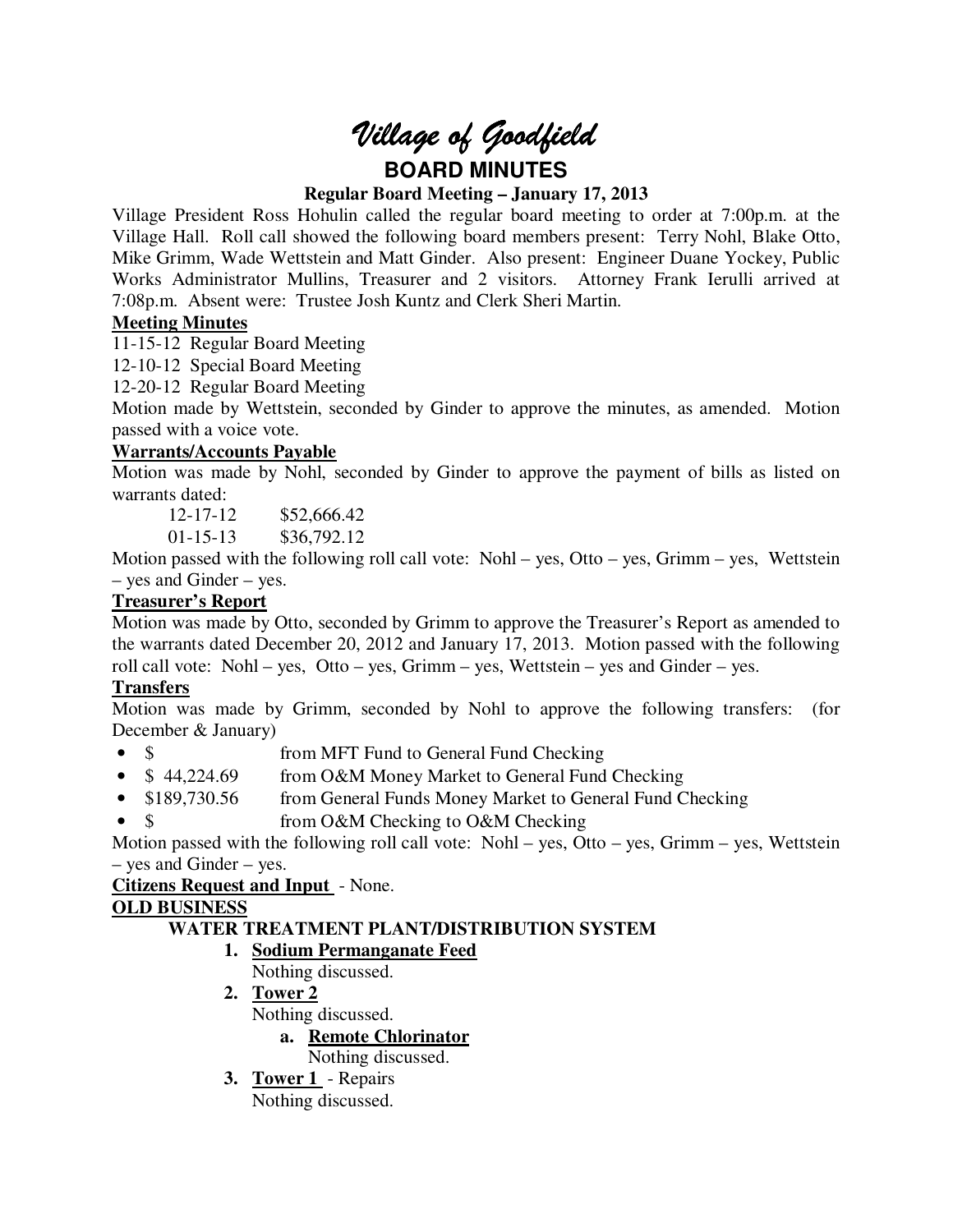## **4. Replace sand in aerator at WTP**

Nothing discussed.

# **SEWER TREATMENT PLANT/DISTRIBUTION SYSTEM**

# **1. STP Expansion**

Engineer Yockey discussed various items needing to be completed on the expansion. Attorney Ierulli stated Agreement does favor the Engineering firm but that he could recommend approval of contract with Lewis, Yockey and Brown, Inc. Motion was made by Wettstein, seconded by Otto to approve contract with Lewis, Yockey & Brown, Inc. effective November  $15<sup>th</sup>$ , 2012.

Design is ongoing. Village would like to add propane powered generator, more outside lighting and watermain from road to plant with flushing hydrant at the end which should be metered, replace all existing fluorescent lights in building, new truck unloading area, rework existing outflow area, replace wood cover on effluent chamber and excavate dirt bank behind existing building to make more room. Two soil boring will be done in the near future. The dirt bank will also have a bore done to find stability of bank.

## **2. Trunk Sewer Improvements & Clearing Brush**  Nothing discussed.

## **Payment of outstanding invoices upon request of Village Engineer**

Motion was made by Grimm, seconded by Nohl to approve the GA Rich invoice for \$31,000 for the repair to the water tower. Motion passed with the following roll call vote: Nohl – yes, Otto – yes, Grimm – yes, Wettstein – yes and Ginder yes.

## **Executive Session – 2(c-11) under the Open Meetings Act to discuss pending litigation**

There was no Executive Session.

## **Board of Appeals**

Nothing discussed.

## **CNH**

CNH, IDOT, PWA Mullins and Ed Duran with Lewis, Yockey & Brown, Inc. met last week. CNH talked about two years ago about getting an access and egress to their plant. IDOT has a program with Economic Development money that they would pay for all cost of improvements on IDOT ROW and then 50% off of ROW including engineering, but IDOT's agreement needs to be with the Village not with CNH. The trucks would come in where township road is go south and come around and trucks exit on property where they do now. This would include significant amount of engineering and cost. IDOT also said there may also be TARP Funds to cover the cost IDOT does not cover. CNH would need an agreement with the Village and IDOT.

## **Goodfield Business Park**

Final Plat has not been received. Engineer Yockey said he has been told that the Final Plat is done and is being reviewed. The Village should be getting it soon.

## **Norfolk & Southern Railroad**

Nothing discussed.

## **IDOT Traffic Detour for Railroad Track Repair**

Nothing discussed.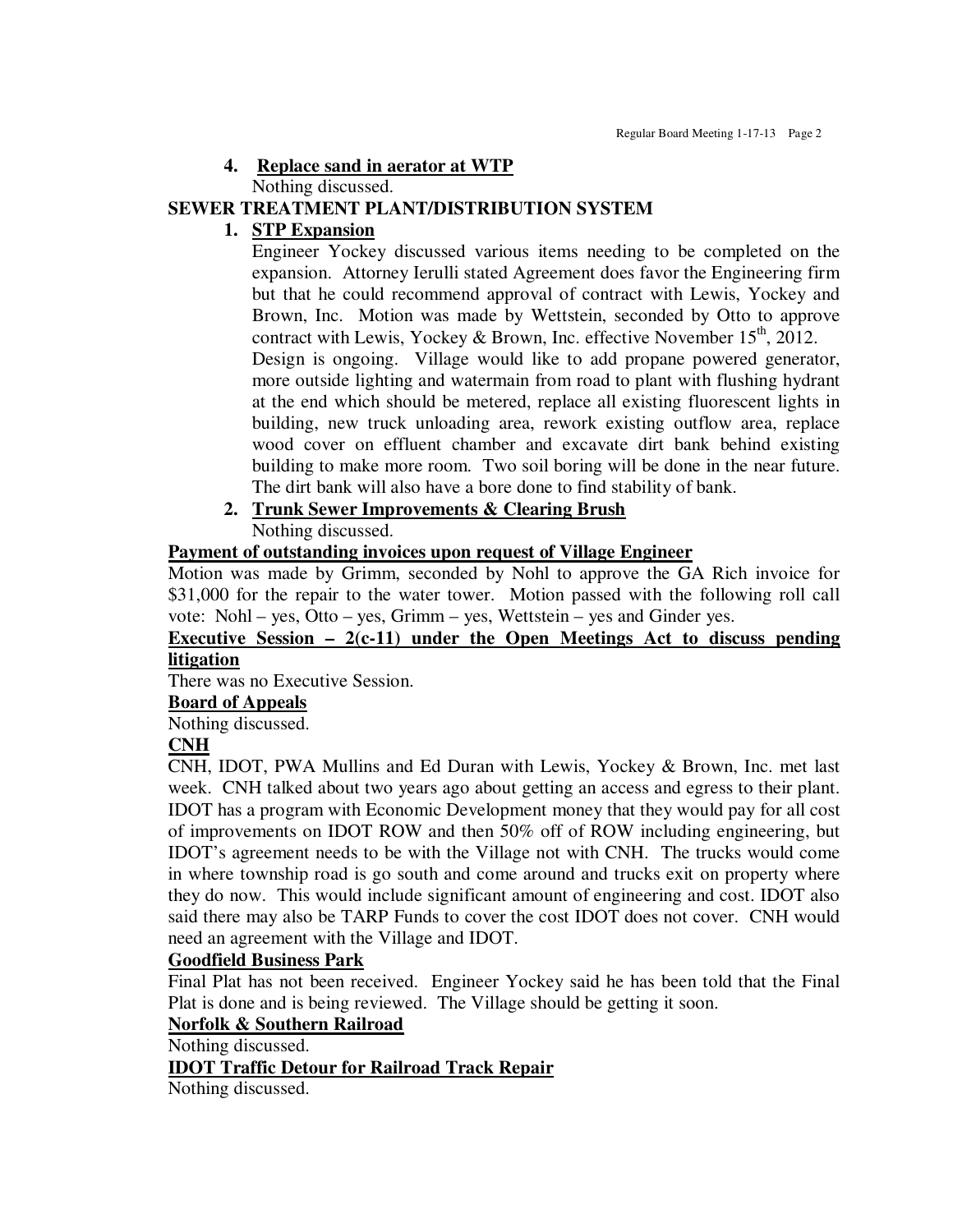#### **Chip Energy**

Nothing discussed.

#### **Development of Goodfield Crossing**

Nothing discussed.

#### **Water & Sewer Rate Change**

There was one error in Ordinance passed. An amended ordinance will need to be done. **Consolidated Election April 9, 2013** 

Wade Wettstein, Terry Nohl and Josh Kuntz are up for re-election at the Consolidated Election on April 9, 2013.

## **Mahomet Aquifer Agreement – Resolution A-13**

Motion was made by Otto, seconded by Nohl to adopt the Resolution for the Mahomet Aquifer Agreement. Motion passed with a voice vote.

## **NEW BUSINESS**

## **New Out of Town Water Service – 364 Grimm Road**

This service has been installed and is running.

# **350 county Road 1375 E – Water billing out of town**

Tabled.

## **Property south of Deer Lakes II**

Mike Hynes submitted photo of proposed layout of property. After brief discussion Engineer Yockey recommended possibly installing a cul-de-sac for turnaround for emergency vehicles. Motion was made by Grimm, seconded by Wettstein to approve Engineer Yockey to do a survey for a cul-de-sac for the roadway. Motion approved by voice vote.

#### **Building Inspector Payment**

Health, Safety & Maintenance Committee will meet to discuss a new fee schedule for the Building Inspector.

#### **Supplemental Appropriations Ordinance #13-01**

Motion was made by Ginder, seconded by Nohl to pass a supplemental Appropriations Ordinance #13-01. Motion passed with the following roll call vote: Nohl – yes, Otto – yes, Grimm – yes, Wettstein – yes and Ginder -yes.

#### **Update water meter reading equipment**

Handhelds for meter reading would cost approximately \$7,000 from HD Supply. Additional cost would include a \$1500 one time fee for the module to Locis and \$144/year for tech support to Locis.

#### **New John Deere back-hoe**

Motion was made by Grimm, seconded by Ginder to exchange back hoe through Martin Equipment. Motion passed with the following roll call vote: Nohl – yes, Otto – yes, Grimm – yes, Wettstein – yes and Ginder - yes. Contract will remain the same.

#### **New Truck Purchase**

Price for a new pick-up truck purchase through Light House would cost approximately \$35,000. Pafco Truck Body would cost approximately \$15,000. Prices are good until March.